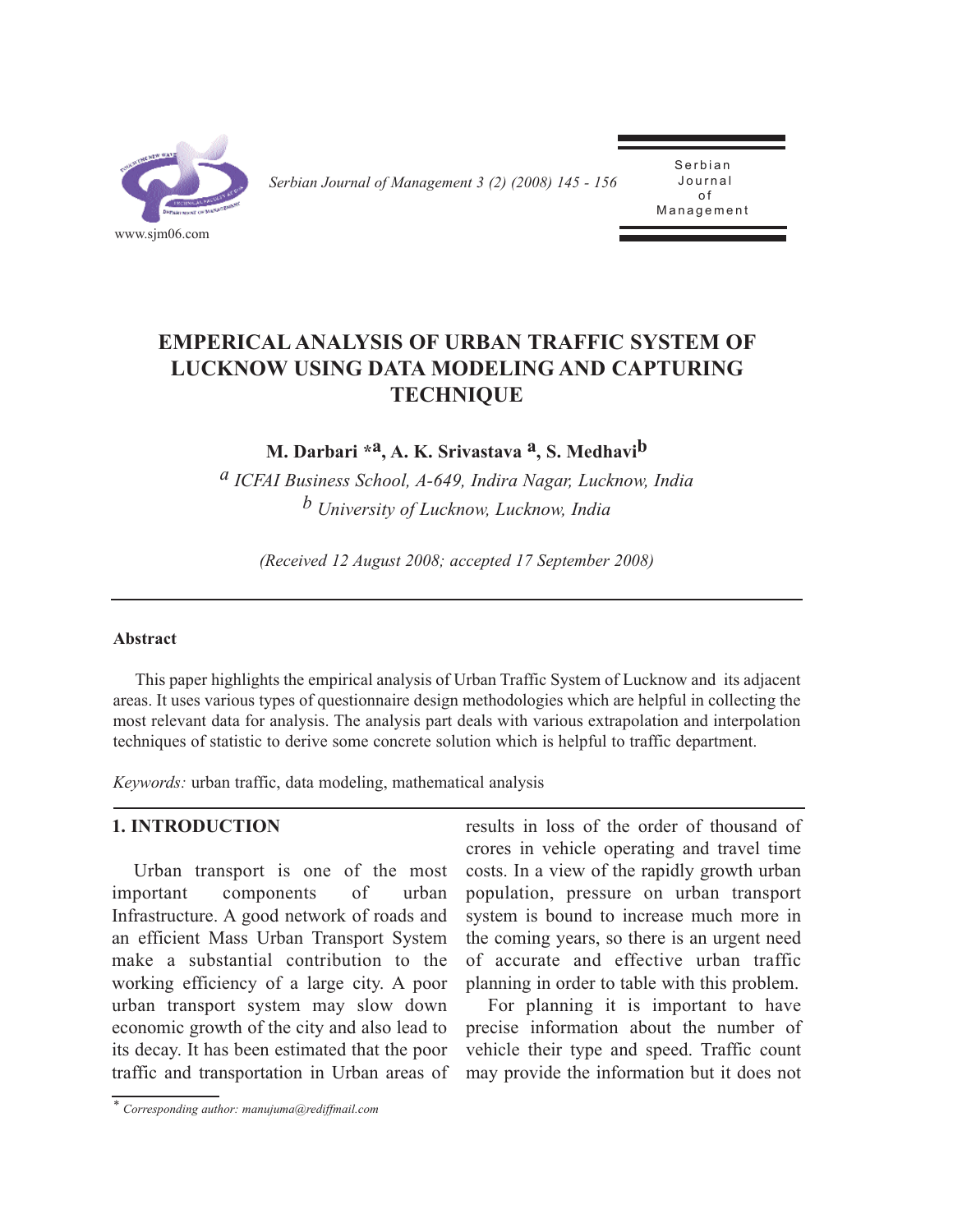provides other data that are essential in urban traffic planning such as routing, durations, travel purpose. Collection of such data requires good survey instruments such as mailed questionnaire, telephonic surveys, face to face home surveys etc.

Here our focus is to develop a methodology of framing effective questionnaire useful for collecting data in Urban Traffic planning using continuous petrinet as shown in Fig. 1. The aim of this methodology is to provide government authorities with the methods, questionnaire and guidelines to investigate Urban Traffic problems and public policies to deal with India's Urban Traffic crises. Analysis of such questionnaire helps in the development of new planning model in Urban transport requirements.

#### **2.CATEGORIZING QUESTIONNAIRES**

Broadly two types of questionnaires may be designed for respondent :

1. Questionnaire on the problem faced

by respondent

2. Questionnaire on the suggestions to improve urban traffic planning.

The first group of questionnaire can be classified under three major categories :

a. Questionnaire on traffic congestion.

b. Questionnaire on Vehicular Emmission and Environmental pollution.

c. Questionnaire on traffic injuries and fatalities.

The second group of questionnaires are designed suggestions for improving urban transportation. The questionnaire focus on the following issues :

a. Improved public transportation system specially buses.

b. Provision of footpaths and cycle lane for pedestrians and non motorized vehicle respectively.

c. Restriction on old age commercial vehicles and Private vehicles.

d. Strict enforcement of Traffic Management by Traffic Management by Traffic Police.

e. Discouraging Private vehicles users by imposing heavy parking and toll charges.



*Figure 1. Workflow of Survey Design and Conduct using Countinuous Petrinets*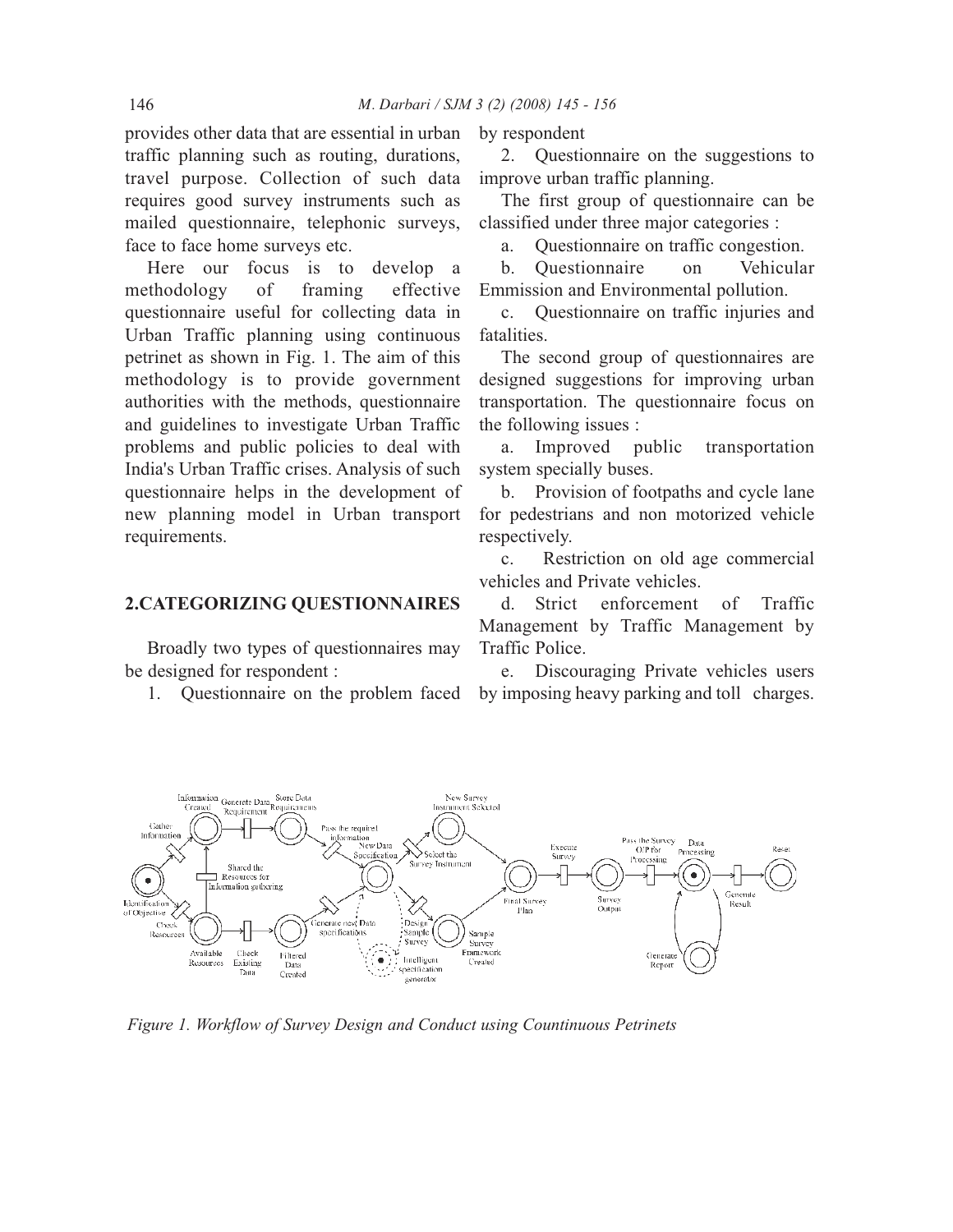f. Construction of new roads, flyovers, bridges, and subways.

g. Better coordination among various government agencies like Municipal corporations, telephone department, waterworks etc.

h. Proper Audit of accident prone areas.

### **2.1. Survey Choice**

The questionnaire can be designed to conduct the survey on either telephonic interviews or through face to face interviews. The interviews can be further subdivided into two parts :

1. Road Side Survey of Road Uses : Drivers/Riders

2. Pedestrian Survey

Table 1. shows the comparative study of two survey Methodologies covering various factors like Response Rate, Data Attributes, Geographic Coverage etc.

### **3. ANALYSIS OF THE SURVEY**

The total sample of 100 was take out of which 80 were private vehicle owners and 20 were drivers of Government vehicles and public transport. For calculating of the sample size we have used Yamane's Formula (Yamane, 1967).

To facilitate the analysis we have done the collection of data across various locations of Lucknow like Badshahnagar Crossing, SGPGI, Chowk and Lalbagh

The data set presented in Table- II, are taken four distinct locations which represents distant boundary of Lucknow city, with sample size of 50 respondent from each locality. From Table II we can draw the bar graph representation of the respondent age and vehicle ownership and safety awareness.

XY - Plane : Age Vs Vehicle ownership XZ - Plane : Age Vs Type of Vehicle

To further analyze our survey we have used two more analysis tools pie- chart and likert's scale Analysis. These two tools are used for the first and second questionnaire.

| S.No. | Methodology  | <b>Disrupt</b> | Response | Cost                 | Statistical        | Data              | Geographical |
|-------|--------------|----------------|----------|----------------------|--------------------|-------------------|--------------|
|       |              | the traffic    | Rate     | <b>Effectiveness</b> | <b>Reliability</b> | <b>Attributes</b> | Coverage     |
| 1     | Face to face | Disruption     | High     | Higher               | Best               | for<br>Best       | Covers       |
|       | side<br>Road | Traffic<br>of  | Response | Responses            | Statistical        | O.D.              | Vehicles     |
|       | Interview    | or             | Rate     | requires             | Control            | Surveys           | passing      |
|       |              | Respondent     |          | higher               |                    |                   | through      |
|       |              |                |          | Investment           |                    |                   | geographical |
|       |              |                |          |                      |                    |                   | areas        |
| 2.    | Phone        | No             | Low      | Less                 | Low                | Detailed          | No           |
|       | Surveys      | disruption     | Response | Investment           | Response,          | data can be       | Geographical |
|       |              | of Traffic     | Rate     |                      | may                | obtained          | Limitation   |
|       |              |                |          |                      |                    | with good         |              |
|       |              |                |          |                      |                    | explanation       |              |
|       |              |                |          |                      |                    | of survey         |              |

*Table 1. Comparative Analysis of two survey Methodologies*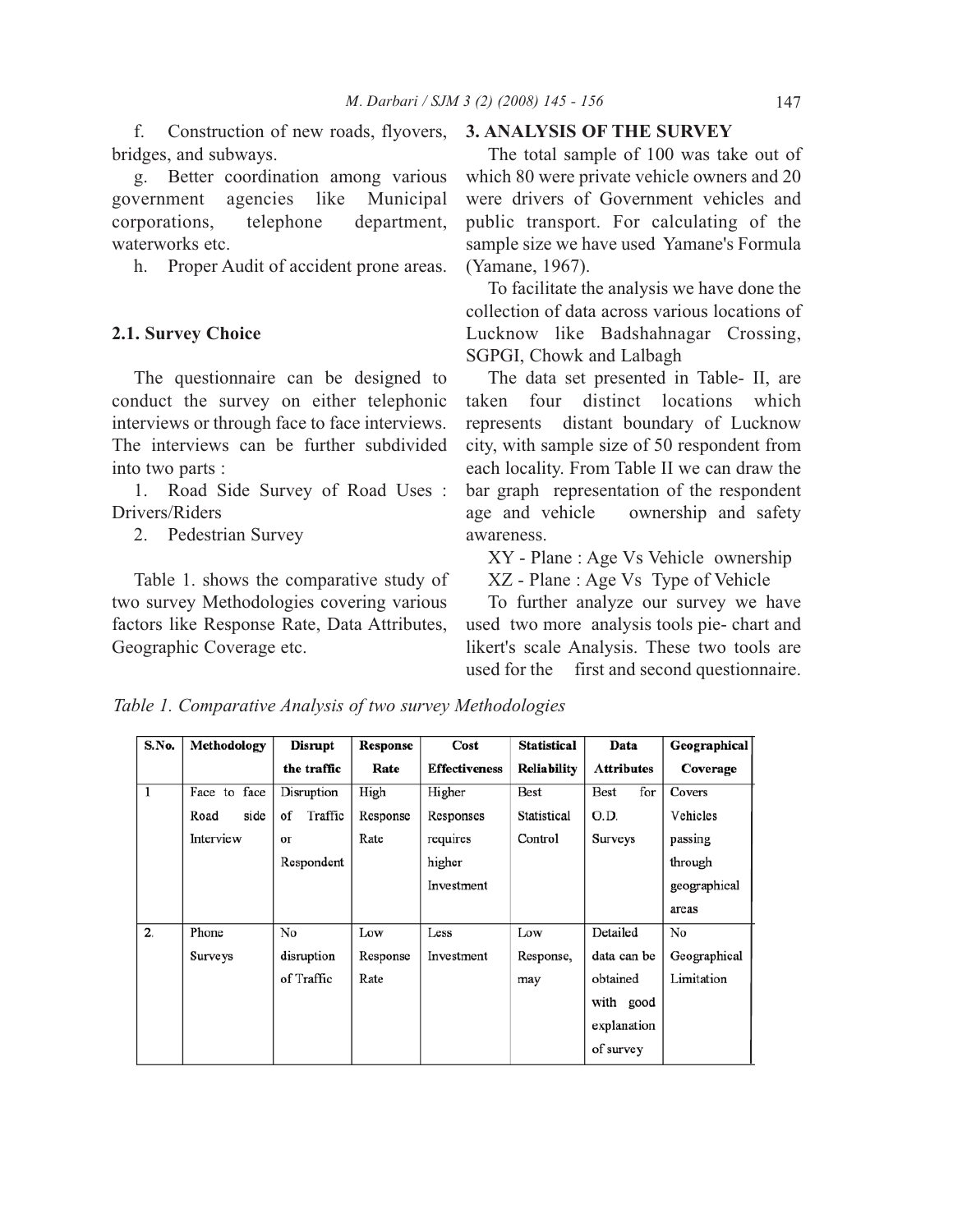| S.No.   | <b>Respondent</b> | <b>Percentage</b>                                             | <b>Vehicle</b> | <b>Type of Vehicle</b> |                | <b>Safety</b> |                  |
|---------|-------------------|---------------------------------------------------------------|----------------|------------------------|----------------|---------------|------------------|
|         | Age               | af.                                                           | Ovnership      |                        | Car   Two      | <b>Public</b> | <b>Avareness</b> |
|         |                   | Respondent<br><b>Vinder</b><br><b>Particular</b><br>Age Group |                |                        | <b>Wheeler</b> |               |                  |
| $1_{-}$ | 18-22             | 40%                                                           | 38%            | 10                     | 27             | 63            | 38               |
| $2-$    | $22 - 35$         | 27%                                                           | 45%            | 19                     | 41             | 50            | 44               |
| $3_{-}$ | 36-49             | 12%                                                           | 63%            | 37                     | 29             | 34            | 51               |
| 4       | 50-61             | 13%                                                           | 67%            | 61                     | 13             | 26            | 63               |
| 5.      | $62 - 78$         | 08%                                                           | 70%            | 73                     | 08             | 29            | 69               |

*Table 2. Respondent Age, Vehicle Ownership and Safety Awareness*

Pie- chart gives us the responses regarding safety suggestion given by various types of commuters.

The thrust is basically on the improvement in street lighting and Implementation of Road dividers, Second survey relates to the congestion problem. The analysis is divided into two phases the first phase deals with bar graph analysis,

while the second stage covers the statistical interpretation.

The second survey covers the information relating to the type of vehicle which the commuter has to encounter during his travel with different time zones.

There is significant variation in the type of vehicles commuting at four different locations. To check whether the difference



*Figure 2. Plot of Respondents Age versus vehicle ownership and type of vehicle*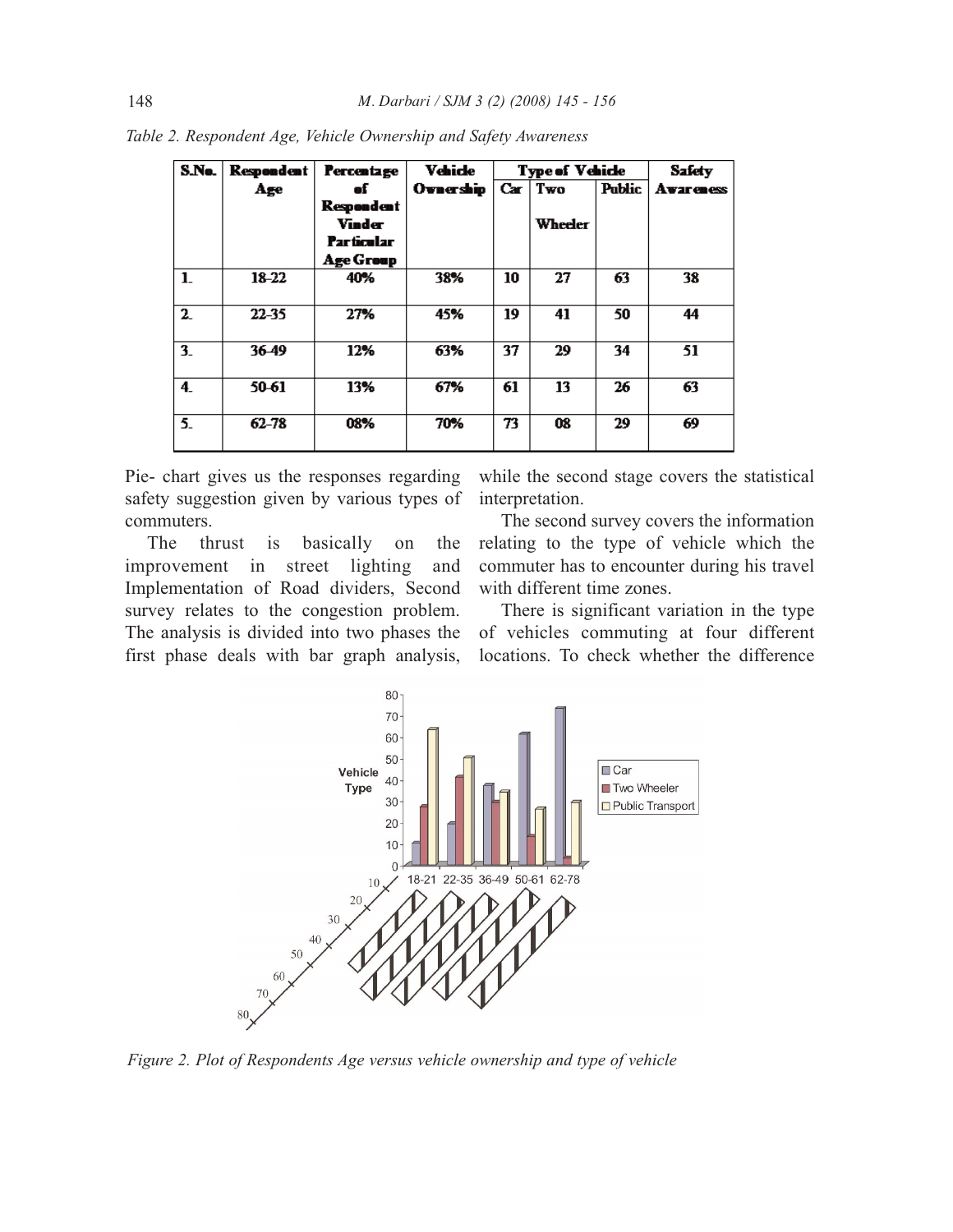

*Figure 3. Safety suggestions generated from the questionnaire*

*where:*

- *a = Designated have*
- *b = Flyover Recommendation*
- *c = Improvement in street lighting*
- *d = Road Dividers Recommendations*
- *e = Speed Breakers*
- *f = Large Crossing Area*
- *g = Suggestions of One Way at some congestion points.*

between sample proportion are significant or only due to chance we use chi-square test of independence consider the following hypothesis :

 $H_0$ : PT1 = PT2 = PT3

 $H_1$ : PT1  $\neq$  PT2  $\neq$  PT3.

PT1 = Proportion of Public and Private Vehicle (Total) at time sample 8 am - 11 am.

PT2 = Proportion of Public and Private Vehicle (total) at Time sample 12 Noon - 4 pm.

Starting with the contingency Table :



*Figure 4. Interpretation from Congestion Analysis*

Combined proportion of Public + Private Vehicles

 $= (90 + 95 + 85) / 300 = 270/300 = 0.9$ 

$$
\chi^2 = \frac{(f_0 - f_e)^2}{f_e}
$$

Substituting the values in the equation we get  $\chi$ 2 = 5.54

We compare observed values of  $\chi^2$  with critical value of  $\chi^2$  and follow the rules of hypothesis :

 $\chi^2$ observed <  $\chi^2$ Critical  $\Rightarrow$  Accept the Null Hypothesis

and if,

 $\chi^2$ observed <  $\chi^2$ Critical  $\Rightarrow$  Reject the Null Hypothesis

Now calculating the degree of freedom we get :

dF = (r-1) (c-1)  
dF = (2-1) (3-1)  
dF = 2  
at 
$$
\alpha = 10\% = 0.10
$$

 $\chi^2$ Critical / α = 0.10

Plotting the graph for acceptance Region (shown in Fig. 5).

Since sample chi-square lies outside the acceptance region we reject the null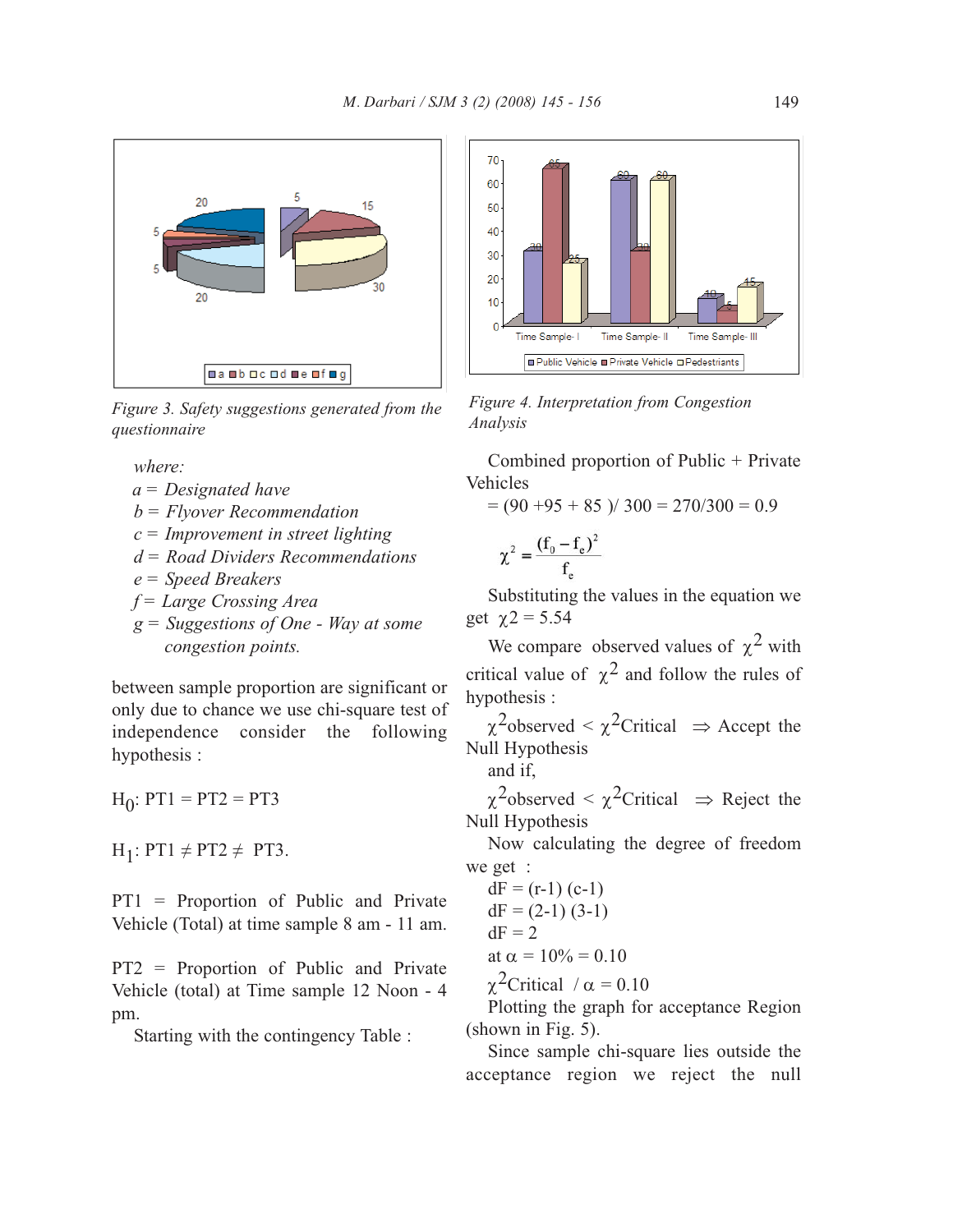*Table 3. Contingency Table from Questionnaire - II*

|                            | $T_1$ | T <sub>2</sub> | $T_3$ | <b>Total</b> |
|----------------------------|-------|----------------|-------|--------------|
| Number of Public $+$ 90    |       | 95             | 85    | 270          |
| <b>Private Vehicles</b>    |       |                |       |              |
|                            |       |                |       |              |
|                            |       |                |       |              |
| Number of Padestrians   10 |       | 5              | 15    | 30           |
|                            |       |                |       |              |
|                            |       |                |       |              |
| Total Sample in each 100   |       | 100            | 100   | 300          |
| time                       |       |                |       |              |
|                            |       |                |       |              |

*Table 4. Tabular representation of observed and expected frequencies*

| ſo | fe | (10–1e) | $(10-1e)^2$ | $($ fo-fe) <sup>2</sup> / fe $\vert$ |
|----|----|---------|-------------|--------------------------------------|
| 90 | 90 | 0       | 0           | 0                                    |
| 95 | 90 | 5       | 25          | 0.27                                 |
| 85 | 90 | $(-5)$  | 25          | 0.27                                 |
| 10 | 10 | 0       | 0           | 0                                    |
| 5. | 10 | -5      | 25          | 25                                   |
| 15 | 10 | 5       | 25          | 2 <sub>5</sub>                       |

hypothesis i.e. proportions of public and private vehicle at different time samples are not same.

The third questionnaire on vehicular emission highlights the relationship between the duration of exposure on road and increase in health hazards in individuals. If it is there than what is the type of relationship that exists between these two variables. In order to analyze our result we have used regression analysis to determine the relationship between dependent and independent variable. The dependent variables are defined as "number of health

problems of.

The total sample size is 100 (by using Yamanes Formula) the survey is concluded at I.T. Crossing Daliganj Railway crossing and Kapoorthala, Mahaganar as road.

We use scatter diagram to plot the two variables.

The relationship between X and Y takes



*Figure 5. Sample Acceptance Region*

the term of curvilinear giving a direct, relationship in health related problem increases the duration of exposure increases.

#### **3.1. Inferences from the Analysis**

We have divided the interpretation into three parts, the first part deals with traffic safety awareness and the suggestions made by the commuters. From the survey we are able to derive the conclusion that young generation of commuters is least aware of the rules and regulations. The reason may lack of safety related guidelines in magazines and T.V. programmes popular amongst young generation. One step in this direction would be to increase these campaign through electronic media with some lucrative schemes and offers.

The next inference from the pie- chart we are able to specify three major problems :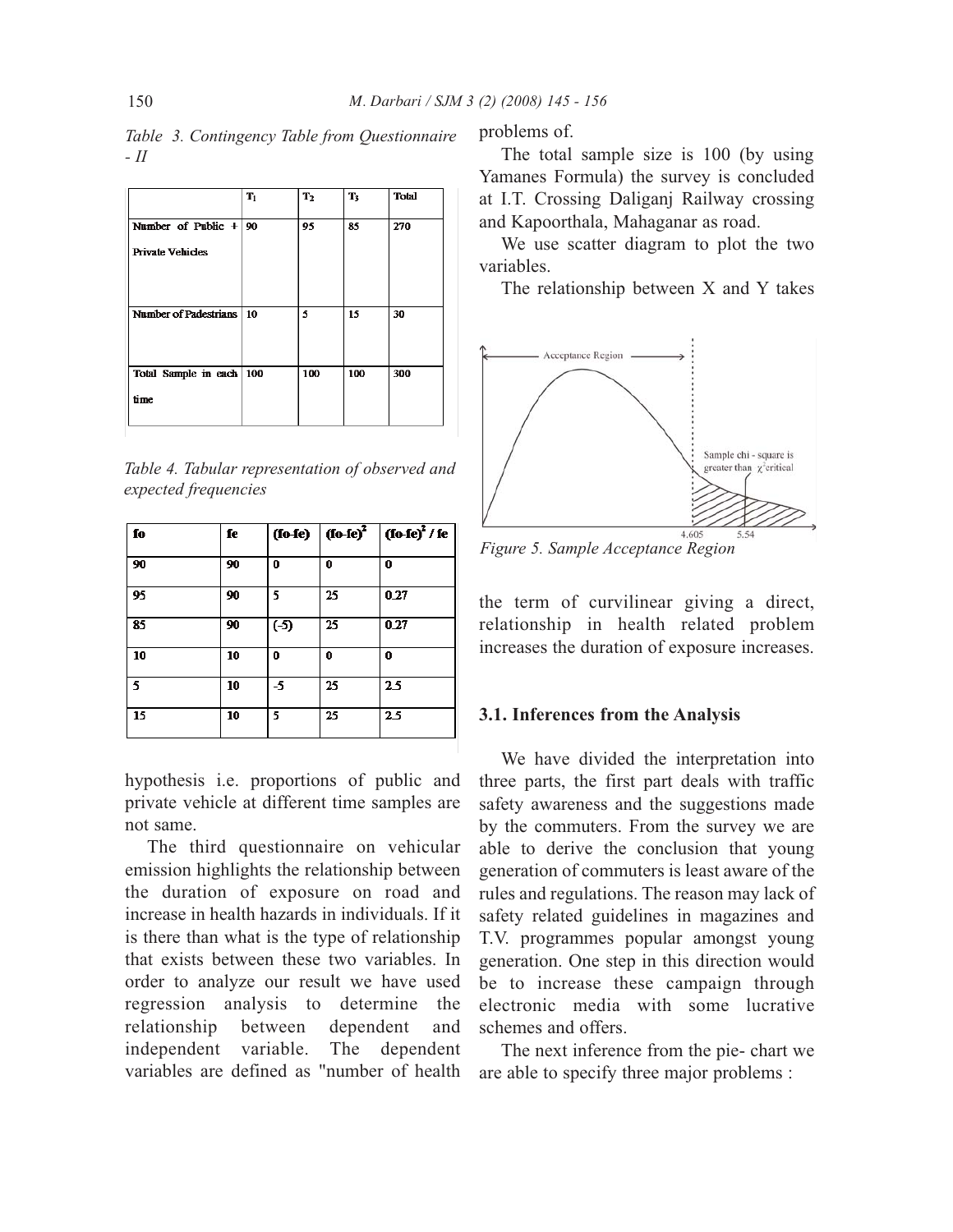| <b>Respondent</b> | % of              | <b>Respondent</b>   |        | Duration of Exposure in Hours (Hrs) |           |           |           |
|-------------------|-------------------|---------------------|--------|-------------------------------------|-----------|-----------|-----------|
| Age Group         | <b>Respondent</b> | <b>Sex Category</b> |        |                                     |           |           |           |
|                   |                   | Male                | Female |                                     | $3-5$ Hrs | $6-8$ Hrs | $9$ Hrs & |
|                   |                   |                     |        |                                     |           |           | Mare      |
| $15 - 36$         | 26%               | 59%                 | 41%    | 43%                                 | 28%       | 21%       | 8%        |
| 31-45             | 39%               | 62%                 | 38%    | 32%                                 | 39%       | 20%       | 9%        |
| 46-60             | 24%               | 65%                 | 35%    | 36%                                 | 31%       | 23%       | 10%       |
| $61$ & above      | 11%               | 86%                 | 14%    | 58%                                 | 25%       | 11%       | 6%        |

*Table 5. Tabular representation of Vehicular Pollution and Emission.*

1. Lack of street lighting

2. Suggestion of one-way at some specific location

3. Road Dividers

These problems are very common to Lucknow. Due to lack of street lighting drivers (specially older people) find it very difficult to drive in might be because of the glare from the opposite vehicle. Secondly, the absence of dividers in Alambagh and Chowk areas lures the two wheeler drivers to overtake even crossing the opposite lane mark, henceforth they are in constant danger of getting hit from vehicle coming from opposite side.

The point " Two way to one way" has



*Figure 6. Duration of exposure of an individual*

certain disagreement value as it causes some problem with the frequent of that route, they feel that making it one way is not a permanent solution rather than the road in that area should be widened of flyovers should be made. The outburst mainly consists of private vehicles because of the lack of public transport system which could cater to every class of commuters.

In the afternoon the situation cases out with population of public transport dominating the private vehicles.

The evening slot becomes worst when the ratio of private and public vehicles is almost equal, because of office goers which form a large portion of commuters strength. Since there is no planning of footpaths for pedestrians, these generate tendency is to walk on road, worsening the condition of traffic flow from the above interpretation we can sum up the conclusion into three basic sections the awareness regarding the safety standards, the congestion and the vehicular emission/ environmental pollution.

#### **4. CONCLUSION**

The awareness regarding safety standards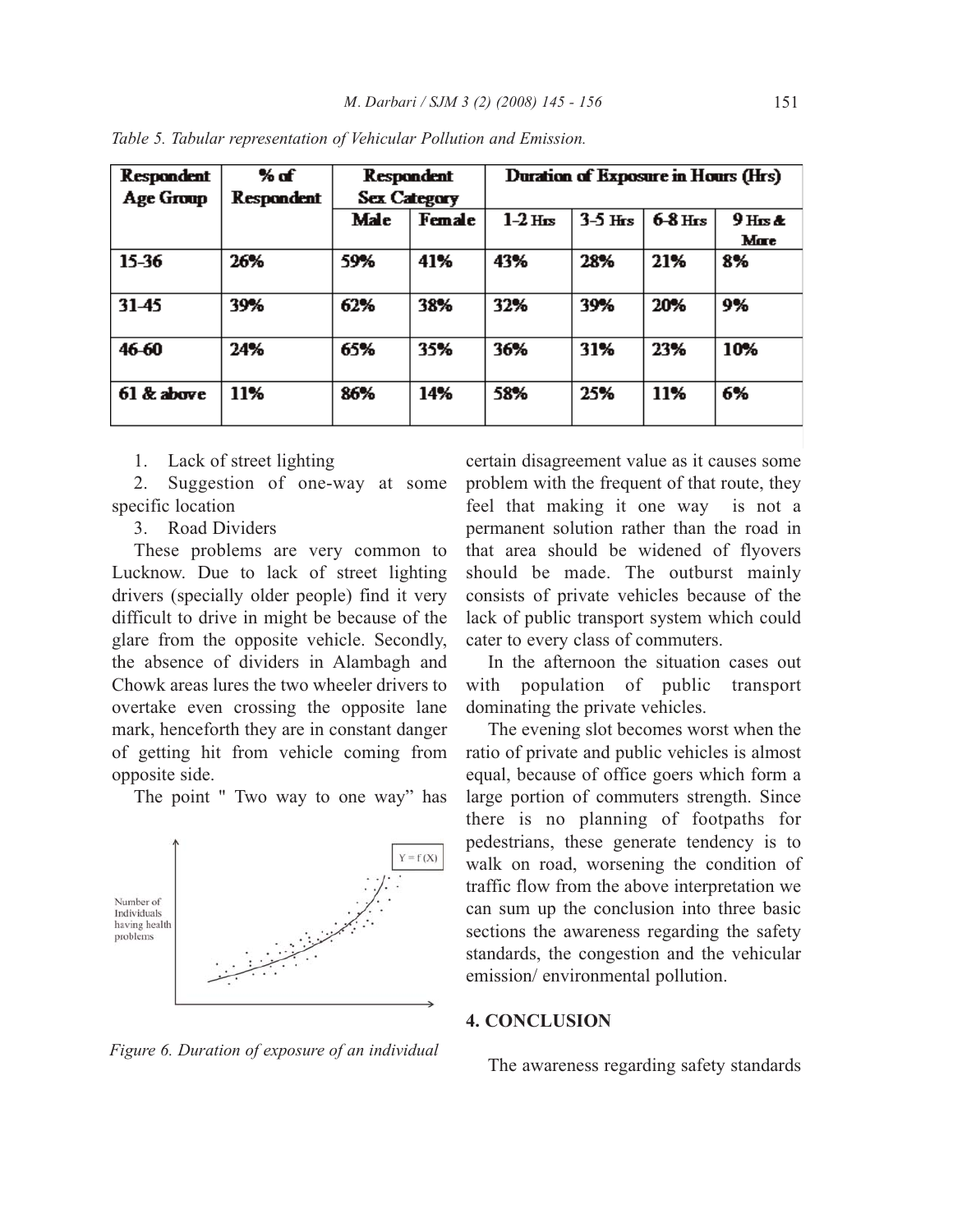is very poorly penetrated amongst young generation. They are hardly aware of the traffic rules and regulation. One of the remedial solution in order to propagation about safety norms could be to organize camps and road shows in maximum number of colleges and schools, by clubbing it with some incentive scheme such maximum number of students attend the drive about safety standard.

Secondly, has to be implemented at the infrastructure level. Priority should be assigned to the areas which are lacking in the basic road safety standards.

The congestion survey has provided a new dimension of study. The reduction of the private vehicle or enforcement of car pooling in certain areas could be one of the possible solutions. Secondly ploughing of public vehicle like mass Transit system in fixed section of the Road could provide considerable respite to the congestion levels spread across certain hot spots. Lastly, accommodating, pedestrian space could provide a faster movement of traffic thereby reducing the pollution levels.

The last section focuses on vehicular emission, from the regression analysis we can conclude that in Lucknow, the person who is exposed to 40 to 50 Kms of daily commuting is likely to have health problem like asthma, blood pressure and severe depression.

The study provides an empirical analysis of various problems and possible solutions to it. If necessary steps then we hope that our finding can help the government in building Lucknow a better place to live -in.

# **ЕМПРИРИЈСКА АНАЛИЗА УРБАНОГ САОБРАЋАЈНОГ СИСТЕМА ГАРДА ЛУКНОВ УЗ КОРИШЋЕЊЕ МОДЕЛОВАЊА ПОДАТАКА И ТЕХНИКЕ АКВИЗИЦИЈЕ**

## **M. Darbari \*a, A. K. Srivastava a, S. Medhavib**

*a ИЦФАИ биѕнис школа, A-649, Индира Нагар Nagar, Лукнов, Индија b Универзитет у Лукнову, Лукнов, Индија*

### **Абстракт**

Овај рад говори о емприријској анализи урбаног саобраћајног система града Лукнов у Индији, као и негових суседа. Коришћени су различити типови методологија и упитника који су помоглу у сакупљању података за анализу. Анализа у раду се заснива на раѕличитим техникама екстраполације и интерполације статистичких података како би се дошло до конкретних решенја разматраног проблема.

*Кључне речи:* урбани саобраћај, моделовање података, математичка анализа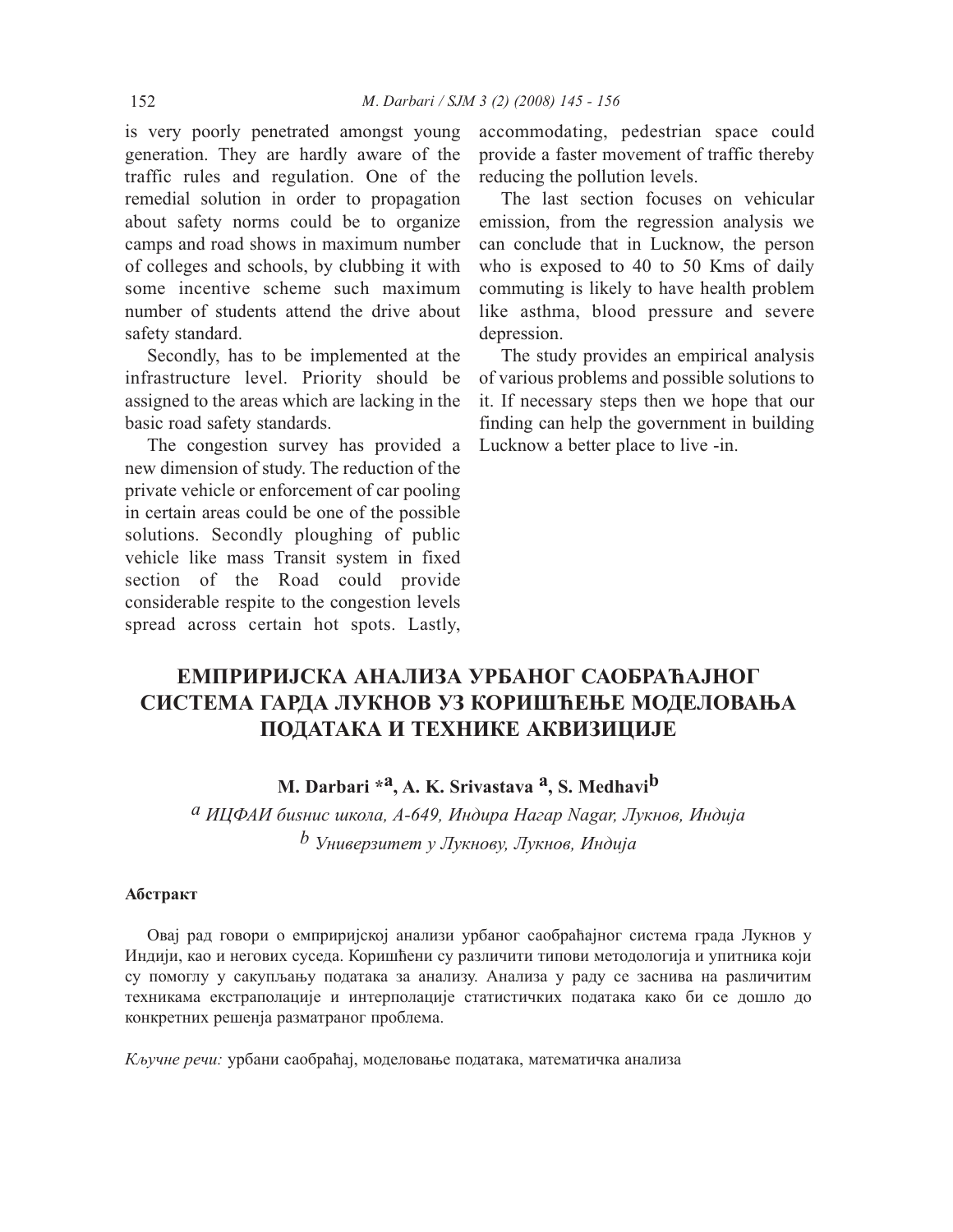### **References**

Amsler, Y (1996), Great Metropolis Development And Transportation Policy. Urban Transport in Developing countries, CODATU VII, New Delhi.

Eugene Charniak, Drew McDermott (2006), Introduction to Artificial Intelligence, Pearson Education, India.

Central Pollution Control Board.( October 1996). Urban Statistics, New Delhi.

Manuj Darbari, (2003). Enterprise Modeling using Workflow Analysis. ICFAI Journal of Systems Management,.India.

Markos Papageorgiou, Christina Diakaki, Vaya Dinopoulou, Apostolos Kotsialos, and Yibing Wang.(2005). Review of Road Traffic Control Strategies, Proceedings, IEEE, 91 : 2043-2067.

Lam, T.C., Small K.A. (2007). The value of time and reliability measurement from a value pricing experiment. Transportation Research part E : Logistics and Transportation Research Part A : Policy and Practice.

Road Safety Cell (2003).Statae Transport Authority, Orissa. India.

Sharma, N.P (1998) Transport for healthy tomorrow, issues and options. DRC, ITPI, New Delhi.

Singhal, B (2000), Urban Transport Strategy for Indian Cities. Urban Transport Journal, Vol 44, India

Traffic and transportation Policies and Strategies in Urban Areas in India.(1998). Ministry of Urban Development, Government of India, New Delhi.

Wil van der Aalst and Kees Max van Hee, "Workflow Management: Models, Methods and Systems", 2007.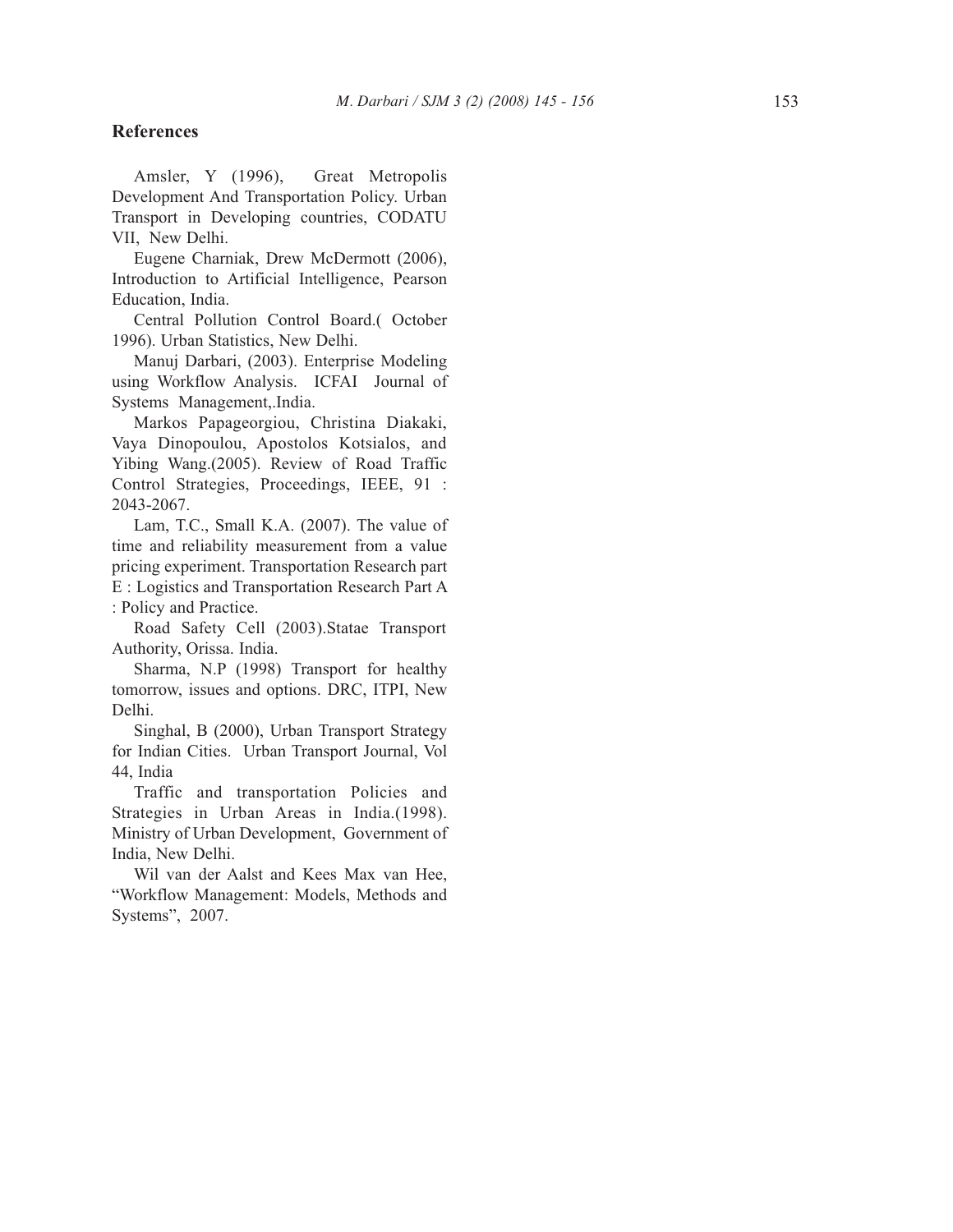### 154 *M. Darbari / SJM 3 (2) (2008) 145 - 156*

### **QUESTIONNAIRE - I Sample Questionnaire for Road Safety BACKGROUND DETAILS**

|       |                                                                                    |                | DAUNUNUUND DE IAILS |                                                                       |          |
|-------|------------------------------------------------------------------------------------|----------------|---------------------|-----------------------------------------------------------------------|----------|
| Name: |                                                                                    |                |                     |                                                                       |          |
| 1.    | (a) Locality<br>$\ddot{\cdot}$                                                     |                |                     |                                                                       |          |
|       | (b) Area                                                                           |                |                     |                                                                       |          |
|       | $(c)$ Age :                                                                        |                |                     |                                                                       |          |
| 2.    | Day of the Week / Date / Time: $\frac{1}{\sqrt{2\pi}}$                             |                |                     |                                                                       |          |
| 3.    | Respondent Mode of Transport (Pl. Tick)                                            |                |                     |                                                                       |          |
|       | (a) Motorcycle / Scooter                                                           |                |                     |                                                                       |          |
|       | (b) Personal Car                                                                   |                |                     |                                                                       |          |
|       | (c) Auto/ Tempo                                                                    |                |                     |                                                                       |          |
|       | $(d)$ Bus                                                                          |                |                     |                                                                       |          |
|       | (c) Rickshaw                                                                       |                |                     |                                                                       |          |
|       | (f) Cycle                                                                          |                |                     |                                                                       |          |
|       | <b>JOURNEY DETAILS</b>                                                             |                |                     |                                                                       |          |
| 4(I)  | What is the Passenger Car Unit (PCU)                                               |                |                     |                                                                       |          |
|       | $\overline{2}$<br>1                                                                | 3              |                     | More than 4                                                           |          |
| (II)  | How many Times you do this journey?                                                |                |                     |                                                                       |          |
|       | Six Days/ Week<br>(a)                                                              |                |                     |                                                                       |          |
|       | Less than Six days/ Week<br>(b)                                                    |                |                     |                                                                       |          |
|       | This is the first time<br>(d)                                                      |                |                     |                                                                       |          |
|       | I am a driver<br>(e)                                                               |                |                     |                                                                       |          |
| 5.    | Do you feel unsafe on any part of this journey?                                    |                |                     |                                                                       |          |
|       | Yes                                                                                | No             |                     |                                                                       |          |
| 6.    | If "Yes", what are the reasons of feeling unsafe. (You may tick more than one).    |                |                     |                                                                       |          |
|       | (a) Too much traffic congestion                                                    |                |                     |                                                                       |          |
|       | (b) No safe crossing points                                                        |                |                     |                                                                       |          |
|       | (c) Pedestrians occupying major road section                                       |                |                     |                                                                       |          |
|       | (d) Traffic Police Ineffective                                                     |                |                     |                                                                       |          |
|       | (e) Other, Pl. specify                                                             |                |                     |                                                                       |          |
|       | 1                                                                                  | $\overline{2}$ | 3                   | $\overline{4}$                                                        | 5        |
|       | Strongly                                                                           | Agree          | Neutral             | Disagree                                                              | Strongly |
|       |                                                                                    |                |                     |                                                                       | Disagree |
| 7.    | What could be your suggestions to make journey safer (You can tick more than one). |                |                     |                                                                       |          |
| (a)   | Designate leaves according to the type of Vehicle                                  |                |                     |                                                                       |          |
| (b)   | Improve Street Lighting                                                            |                |                     |                                                                       |          |
| (c)   | Providing Road Dividers                                                            |                |                     |                                                                       |          |
| (d)   | Safe Crossing points                                                               |                |                     |                                                                       |          |
| (e)   | No opinion                                                                         |                |                     |                                                                       |          |
| (f)   | Others (Pl. Specify)                                                               |                |                     | <u> 1980 - Johann Barbara, martxa alemaniar a</u>                     |          |
| 8.    | Mark any dangerous spot on your route                                              |                |                     |                                                                       |          |
| 9.    |                                                                                    |                |                     | Please mention any other safety issues not covered in Question no. 7. |          |
|       |                                                                                    |                |                     |                                                                       |          |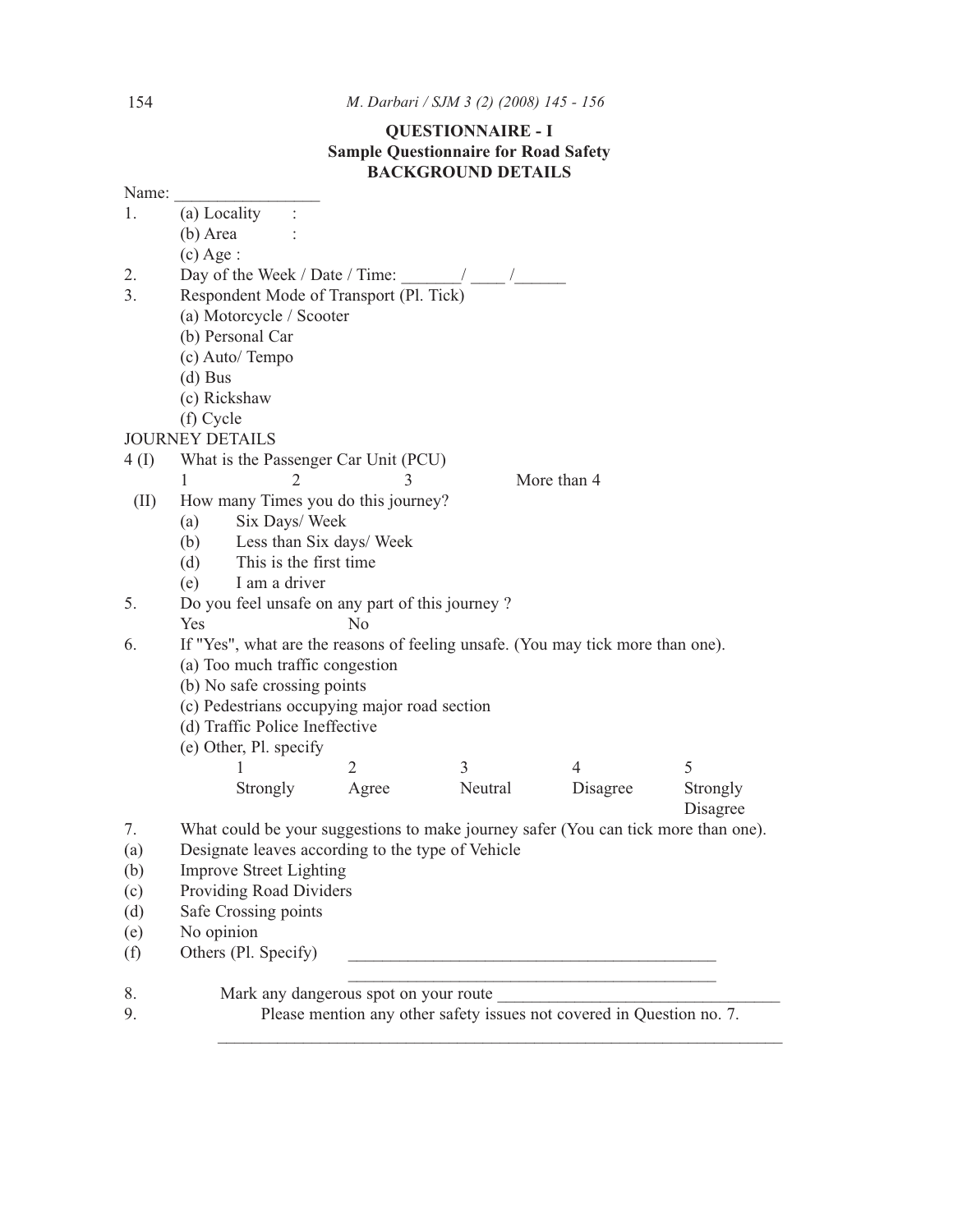### **QUESTIONNAIRE - II Sample Questionnaire for Congestion**

1. Do you feel traffic congestion is a major problem in your route 1 2 3 4 5 Strongly Agree Neutral Disagree Strongly Disagree 2. Please specify the type of Traffic under various time zones. Time sample-I : 8 am - 11 am. (a) Public Vehicles :  $\%$  (Approx.) (b) Private Vehicles :  $\frac{\%}{\%}$ <br>(c) Pedestriants :  $\frac{\%}{\%}$ (c) Pedestriants : \_\_\_\_\_\_\_\_\_\_\_\_% Time Sample - II : 12 Noon - 4 P.M. (a) Public Vehicles :  $\%$  (Approx.) (b) Private Vehicles :  $\frac{0}{6}$ (c) Pedestrians :  $\frac{0}{2}$ Time Sample - III : 4 P.M. - 8 P.M. (a) Public Vehicles: <u>V</u><sub>0</sub> (Approx.) (b) Private Vehicles:  $\frac{9}{6}$ <br>(c) Pedestrians:  $\frac{9}{6}$ (c) Pedestrians: \_\_\_\_\_\_\_\_\_\_\_\_% 3. Suggests measures to control traffic congestions? a. Strict traffic enforcement by the police.  $1 \t 2 \t 3 \t 4 \t 5$ Strongly Agree Neutral Disagree Strongly Disagree b. Convert two way to one way  $1 \t 2 \t 3 \t 4 \t 5$ Strongly Agree Neutral Disagree Strongly Disagree c. Restrict Parking on Roads 1 2 3 4 5 Strongly Agree Neutral Disagree Strongly Disagree d. Specific Stoppage and constant check of Public transport system.  $1 \t 2 \t 3 \t 4 \t 5$ Strongly Agree Neutral Disagree Strongly Disagree e. Designing of Large Sized crossings  $1 \t 2 \t 3 \t 4 \t 5$ Strongly Agree Neutral Disagree Strongly Disagree

f. Others (Pl. Specify)